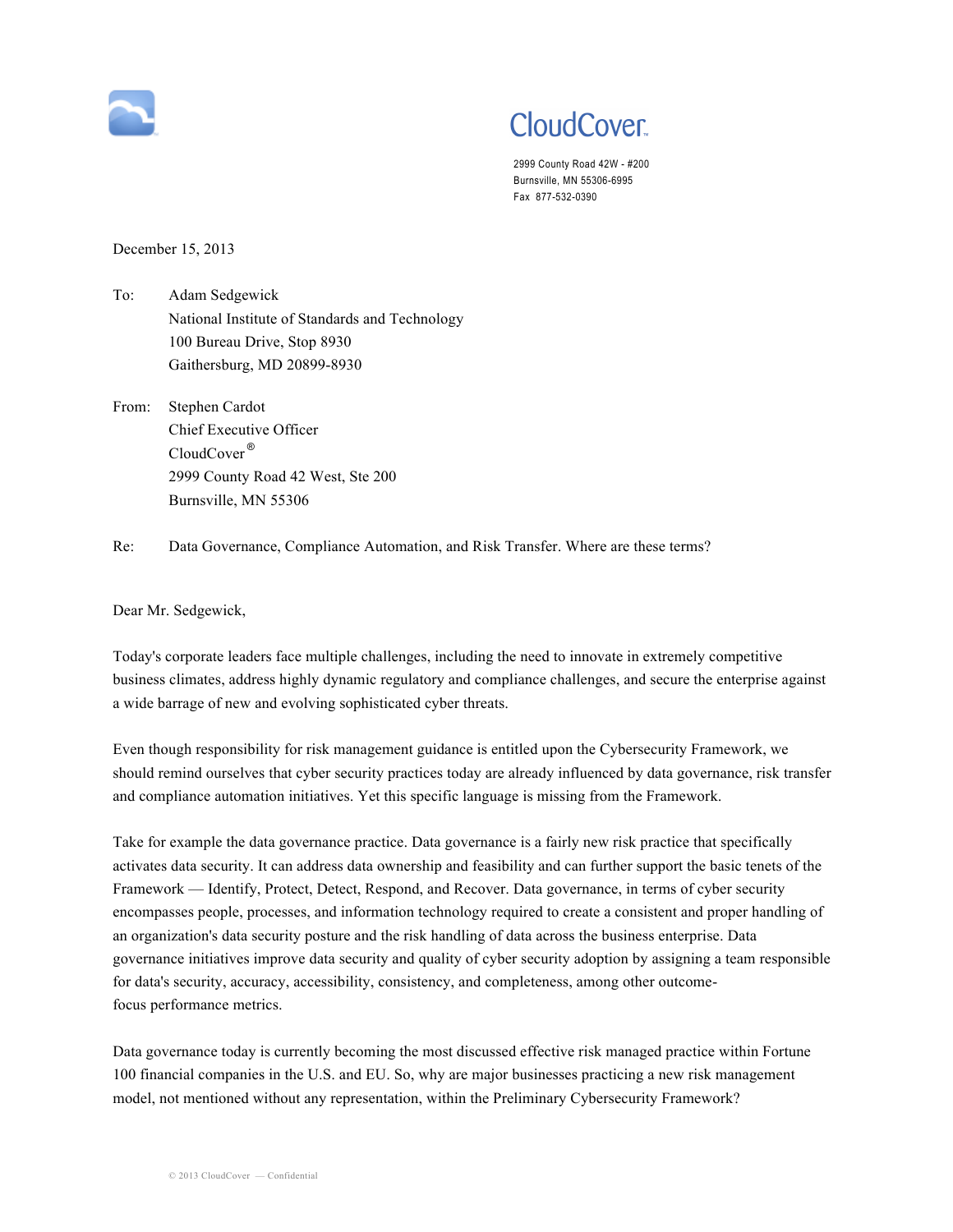Data governance is more than the oversight role or the process by which organizations manage and mitigate data risk. It has become the risk management role, which allows an organization to evaluate all relevant business and regulatory risk controls and monitors mitigating actions in cyber securable 'data centric' industries such as banking or health care. There is only reference to governance, and yet "data governance" is missing in language or clarity.

 Successful organizations are beginning to understand a greater percentage of their cyber risks at a deeper, more data risk centric level, which require better risk measurable tools. That understanding is also beginning to lead to having a more proper data governance practice in place — such as continuous monitoring, or decision-making execution strategies that are more automatic and ready to meet compliance, forensics, restoration and tailored incident response events for real time action. This now brings us to compliance automation.

 Compliance Automation is about how, what, where and when to automate the control verification and streamline internal and external audit challenges near real-time response processes. The compliance automation list is inline with cyber management initiatives and should include the means to:

- Adapt to existing cyber security, governance and auditing processes real time
- Respond to complex and rapidly changing cyber risk environments in real time
- Meet auditing and data management standards near real time
- Identify control gaps and prioritize incident response

 Security is a major consideration in the way that business and information technology systems are designed, built, operated, and managed around risk challenges today. Compliance is also an obstacle to efficient data security, cyber risk visibility and mitigation, as well as real-time Netflows. Real-time compliance becomes the sought after grail — the real answer. Compliance automation delivers best practice compliance observance in real-time result.

 Data risk compliance for the sake of privacy, therefore, has become the higher common "denominator", with the most aggressive data privacy mandates driving corporate risk management strategies toward a more robust continuous risk mitigating automation model. In order for an organization to adhere to new data privacy demands, United States companies requires a robust information security framework that delivers comprehensive protection across all security domains within their purview. Active compliance to regulatory standards across jurisdictional domains in the United States and also recognition of the newer data policy protections in the EU, demand a more flexible identification and functional framework.

 Therefore, the best cyber security approach is to adopt a risk-reduction strategy through the implementation of an active "real time" functioning solution that allows an organization to prioritize security and compliance efforts based on data-centric risks. As a result, through a real time data governance and compliance automation initiative the risk management process provides a strategic orientation for companies of all sizes, in all geographies with a formal process to identify, measure and manage risk.

 With that said, we now come to risk transfer. Risk management principles should address risk mitigation that begets loss control that begets risk transfer. Risk transfer comes in behind loss control as a gap satisfier, not just a recovery funding mechanism. Risk transfer is a qualifier and a metric for risk quantification. Again, risk transfer should not be considered a risk recovery protocol. But, as a risk transfer agent inventively pushing more effective appropriate financial funding mechanism to address "data loss" recovers or make whole. Therefore, recover is a practical function in security. But, it does not complete the circle of cyber risk logic. There is something missing. loss control. However, when everything has gone "data breach" then risk transfer's adjudication ability is the